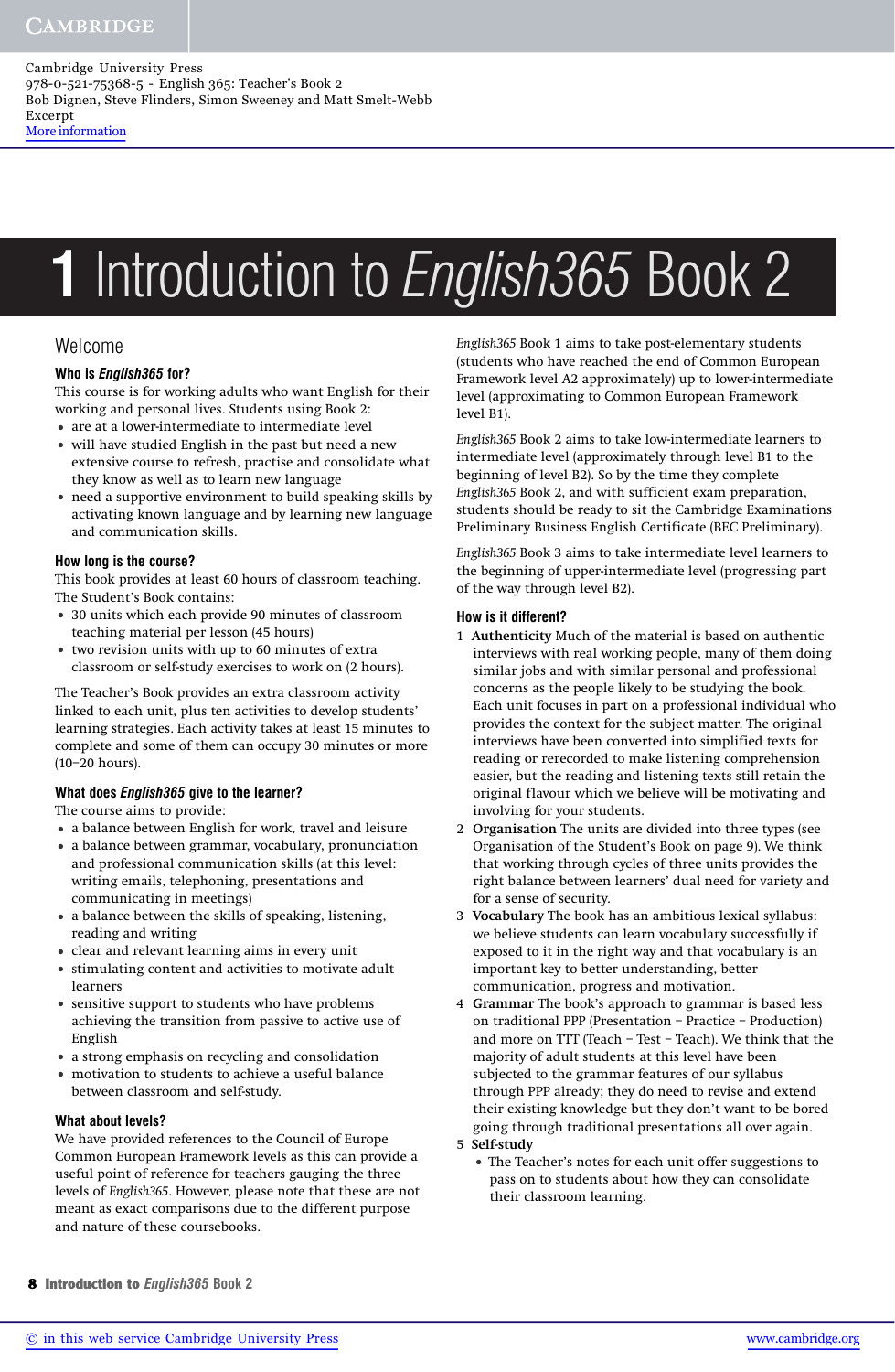# **CAMBRIDGE**

Cambridge University Press 978-0-521-75368-5 - English 365: Teacher's Book 2 Bob Dignen, Steve Flinders, Simon Sweeney and Matt Smelt-Webb Excerpt More information

- The Personal Study Book with Audio CD provides students with 15 to 30 minutes' worth of self-study material per unit and up to 15 minutes of listening material (recyclable) for each unit with a listening component.
- 6 **Learner training** Additional activities in the Teacher's Book, as well as the Teacher's notes to the units in the Student's Book, encourage teachers and learners to focus on the learning process itself.

# Course components

There are six components for this level:

- 1 Student's Book
- 2 Classroom Audio Cassettes/CDs
- 3 Personal Study Book
- 4 Personal Study CD
- 5 Teacher's Book
- 6 website.

#### The **Student's Book** contains:

- an introduction to the student
- 30 classroom units plus two revision units
- file cards for pair and groupwork exercises
- a grammar reference section
- a tapescript of the Classroom Audio Cassettes/CDs

• the answer key to the exercises.

- The **Classroom Audio Cassettes/CDs** contain:
- all the tracks relating to listening work in the Student's Book.

The **Teacher's Book** provides:

- an introduction to the course and how to work with it
- detailed notes on the units in the Student's Book
- 30 extra photocopiable classroom activities, each one linked to a unit in the Student's Book, supported by Teacher's notes
- 10 extra photocopiable activities for better learning, designed to improve the effectiveness of students' learning, also supported by Teacher's notes.

The **Personal Study Book** contains:

- Language for language learning two alphabetical lists of the grammatical and other terms used in the Student's Book together with definitions taken from the *Cambridge Learner's Dictionary*
- one page of self-study exercises per unit of the Student's Book for additional practice
- the answer key to the exercises

• a tapescript of the contents of the Personal Study CD. The **Personal Study CD** contains:

- self-study listening exercises. These encourage students to practise talking about their job and personal life, welcoming visitors, telephoning and communicating in meetings. They are designed to support and consolidate the work in the Student's Book.
- the listening material relating to pronunciation work in the Student's Book (type 1 units)
- the social English dialogues in the Student's Book (type 3 units).

The **website** provides:

- information about the course
- information about the authors
- extra resources for students and teachers, including 30 tests for students to monitor their progress
- links to organisations referred to in the Background briefings in the Teacher's Book.

See www.cambridge.org/elt/english365.

# Organisation of the Student's Book

The Student's Book has 30 units plus two revision units. The 30 units are clustered into ten groups of three, over which a full range of language items and communication elements are presented and practised. Whilst the units are designed to be delivered sequentially, their flexibility is such that they may be dealt with out of sequence if a specific need or occasion arises.

Each type of unit is designed as follows. All units contain a section called 'It's time to talk' which provides opportunities for transfer and freer practice of the main learning points. See page 15 for teaching approaches to each type of unit.

**Type 1 units** (Units 1, 4, 7, 10, 13, 16, 19, 22, 25 and 28)

- Type 1 units present and practise:
- Listening on a work-related theme
- Grammar
- Pronunciation
- Speaking.

## **Rationale**

Type 1 units present and practise a grammar point, introduced first through the medium of a listening exercise. The theme is work-related and the listening text also permits the passive presentation of useful vocabulary. The grammar point is then formally presented and practised and there is also extrapolation to presentation and practice of a discrete pronunciation point. The unit finishes with a supported but freer speaking practice activity which enables students to gain fluency and confidence with the grammar, whilst expressing their ideas on relevant work-related topics.

**Type 2 units** (Units 2, 5, 8, 11, 14, 17, 20, 23, 26 and 29)

- Type 2 units present and practise:
- Reading on a work-related theme
- Work-related vocabulary
- Speaking
- Professional communication skills.

#### **Rationale**

Every second unit in the cluster presents professional vocabulary through the medium of a reading text on a work-related theme. Students develop reading skills like skimming and scanning and also have the opportunity (in 'What do you think?') to briefly discuss the issues raised in the text. There is explicit presentation and practice of vocabulary followed by a short fluency activity designed to enable students to use the vocabulary in freer and realistic exchanges. The unit finishes with a focus on professional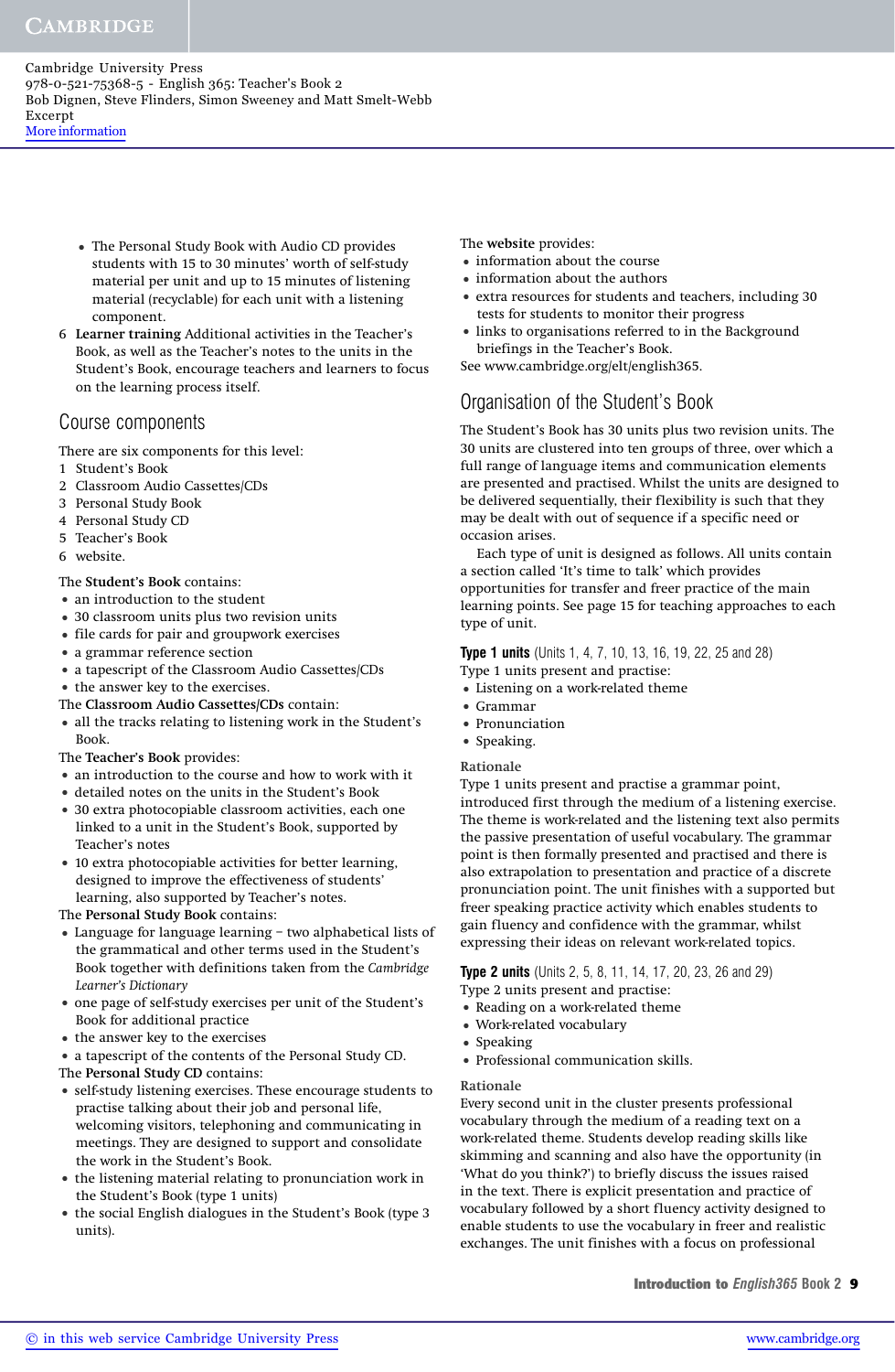# **CAMBRIDGE**

Cambridge University Press 978-0-521-75368-5 - English 365: Teacher's Book 2 Bob Dignen, Steve Flinders, Simon Sweeney and Matt Smelt-Webb Excerpt More information

communication, with presentation and practice of key phrases and skills. These are often introduced by means of a short listening text. The professional communication skills targeted in *English365* Book 2 are:

- telephoning
- writing emails
- presentations
- communicating in meetings.

**Type 3 units** (Units 3, 6, 9, 12, 15, 18, 21, 24, 27 and 30) Type 3 units present and practise:

- Social phrases
- Listening on a general theme
- General vocabulary
- Speaking.

#### **Rationale**

Every third unit in the cluster begins with a focus on social English. Students listen to a series of short dialogues presenting language for a range of everyday situations. The listening is followed by practice exercises. The second part of each unit focuses on the presentation and practice of general vocabulary, introduced via a listening exercise. The unit finishes with a speaking activity designed to practise the vocabulary and to foster fluency and confidence when speaking about general topics.

#### **Revision units**

There are two revision units in the Student's Book, one following Unit 15 and the other after Unit 30. These contain exercises summarising the work covered thus far. They can be used in a variety of ways, including:

- to test students' knowledge
- as supplementary classroom material
- as supplementary self-study material.

#### **Students who have finished** *English365* **Book 1**

Some or all of your students may have completed Book 1. If so, it is worth pointing out that Book 2 is organised along the same lines. Many of the early units revise and recycle language that appeared in Book 1, so remind them of the importance of revision and consolidation, and explain that while looking at items of vocabulary that they may have seen before, you are going to focus on the students' accurate and active use of these words. Tell them that recognising and understanding a word is one step along the road to learning it, but that the ultimate aim is to use the word accurately in appropriate situations.

# Starting up the course

This section suggests different approaches to starting up a new course with *English365*. The first lesson of a new course is obviously important and can be handled in many different ways. Your aim should be not just to teach the language of Unit 1 but to create a positive attitude towards learning English in general in the mind of each student and to create a good group dynamic which will help this learning to take place. You want students to leave the lesson believing that this course is going to be:

**10 Introduction to** *English365* **Book 2**

- comprehensible
- coherent
- useful and
- enjoyable or even fun!

Think about how you can achieve these goals. You should choose the way that you and (as far as you can anticipate) your students feel most comfortable with. You may know everyone in your group very well or you may never have met them. They may know each other, they may not. However, you should know something about them so, as you prepare, think about the best way to start up. Once you have told them what you plan to do in this lesson, there are many possibilities. You can't take up all of the suggestions which follow but doing one or two for five to ten minutes at the start of the lesson may help to tailor the book to your style and the style of your group.

#### **Talk to your students**

Tell them that you are going to talk to them for a few minutes so that all they have to do is relax and listen. Speaking fairly slowly and clearly, and using simple language, introduce yourself and tell your students a few things about yourself. You might introduce yourself to each student in turn. Talking to students at the beginning of a course in language they can understand can help them relax and attune their ears to the sounds and meanings of English. Remember that they will be nervous too – some of them very much so. If you know the group, clearly it won't be necessary to introduce yourself, but there may be newcomers as it is the start of the course and so it is important to make them feel welcome and comfortable with their new classmates. You could get students to ask you questions about yourself. Give them time to prepare some questions, perhaps in pairs – this will also give you some initial indication of their level of English. You will find that they will respond to you better if they can see you are open and willing to talk about yourself.

#### **Tell them how you work**

You may also wish to talk about how you like to work, what your objectives are, and about creating a winning team, the members of which will work together to achieve individual and group objectives. Working together will give better results for everyone.

#### **Talk about the book**

Give students the chance to look through their copies of *English365* Book 2 – to see how long each unit is, how many units there are, to find the grammar reference, etc. at the back of the book, and so on. You may want to ask questions to guide them, e.g. *Where is the grammar reference?* Even if students have completed *English365* Book 1 and so will be familiar with the structure of the course, getting students to look through Book 2 is worthwhile. The book is a prime learning tool for them. It's important for them to be able to find their way around and have an idea of its organisational principles. In particular, point out, or remind them of the colour coding for the three different types of unit and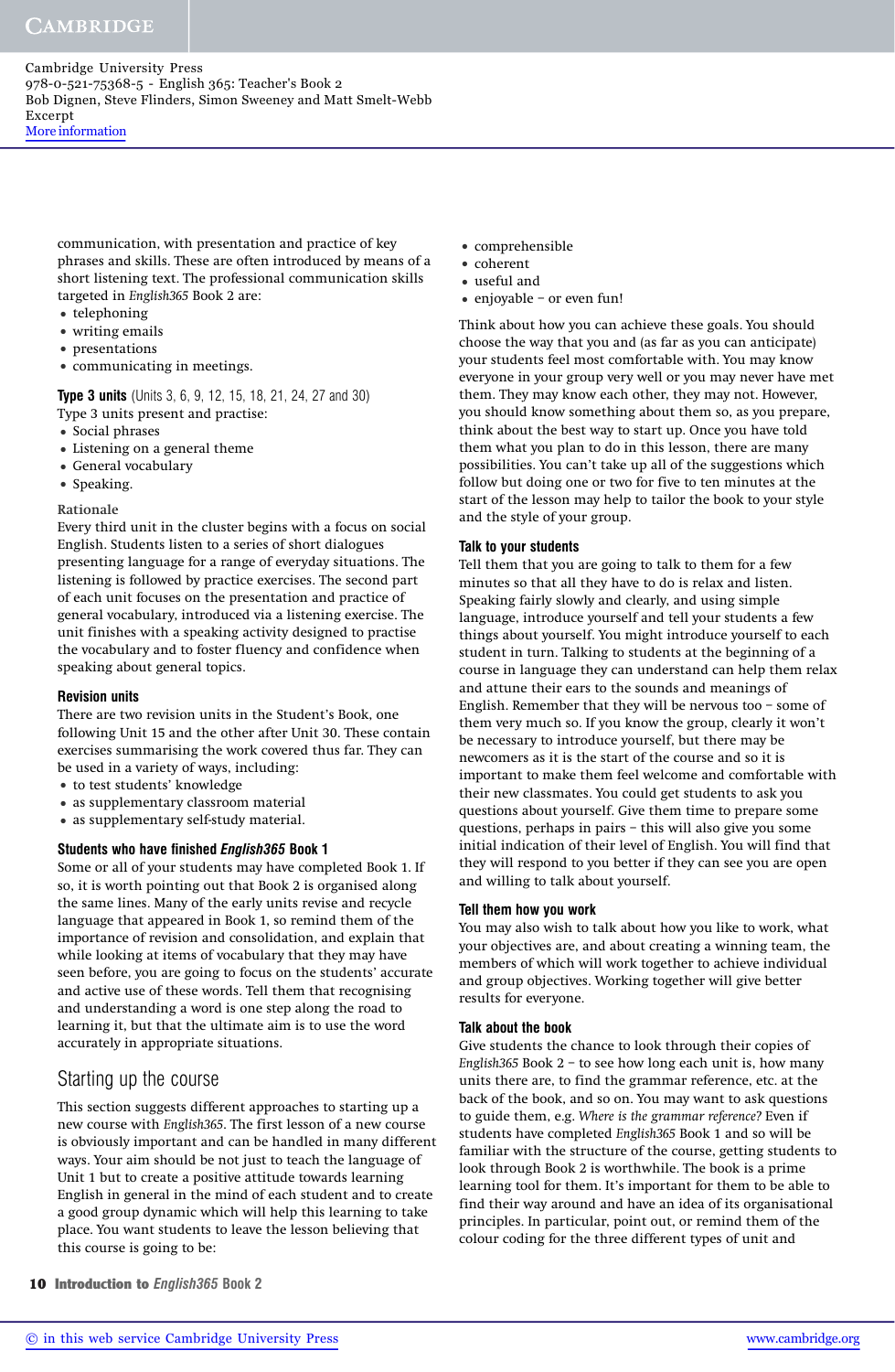explain briefly what these are. Tell them too about the other components, and show them in particular a copy of the Personal Study Book and accompanying CD.

#### **Do a needs analysis**

Unless you have already had the chance to do so with the students themselves, do a needs analysis of the expectations and objectives of the group or of the learning backgrounds of the learners either at the beginning of this lesson or later on. If the group is continuing from *English365* Book 1, it is still a good idea to review their expectations and objectives as these can change over time. And, of course, you may have new students joining the group. You can use any or all of the first three Better learning activities to support this (see page 118). Unless you have received detailed briefing on your students, you will need to find out about their expectations and objectives during the first few lessons.

#### **Do the admin**

You may have administrative business to get out of the way: registers to take, attendance sheets to get signed, etc. Decide when in the lesson you want to do this.

#### **Define principles**

Get students to agree to a set of class rules for the course. For example:

- We will help each other to speak better English.
- We will not speak our own language in the classroom.

#### **Check metalanguage**

Metalanguage or classroom language (the language you or the book use to give instructions, talk about language, etc.) can be a problem and you may want to introduce or check some words in English which are important to successful classroom communication and management at this stage. You can do this progressively or you can use the Language for language learning section in the Personal Study Book.

#### **Break the ice**

Use your own ice-breaking technique for starting up with a new group of lower-intermediate learners. The main content of the unit will then consolidate what you have already done. You may want to do this in the Warm up (see page 14).

If you don't have a favourite ice-breaking activity, try the following, when (some of) the students know each other, but you don't know them:

Take one student in turn (who must remain silent) and ask the others what they know about him or her. At the end of each round of the class, you can summarise the information and the student can say if each detail is true or not. Suggest sentences like:

- Maria works for Coca-Cola.
- Pierre has worked in England.
- Ali has two children.
- Francesco has a new job in marketing.

#### **Dive in**

You may prefer to go straight into the unit: it is about working life and they will hear an interesting person talking about his work.

#### **And remember**

Don't try all of these suggestions for starting up. Choose the one or two which you feel are most appropriate to your teaching style and to the group, as far as you can tell.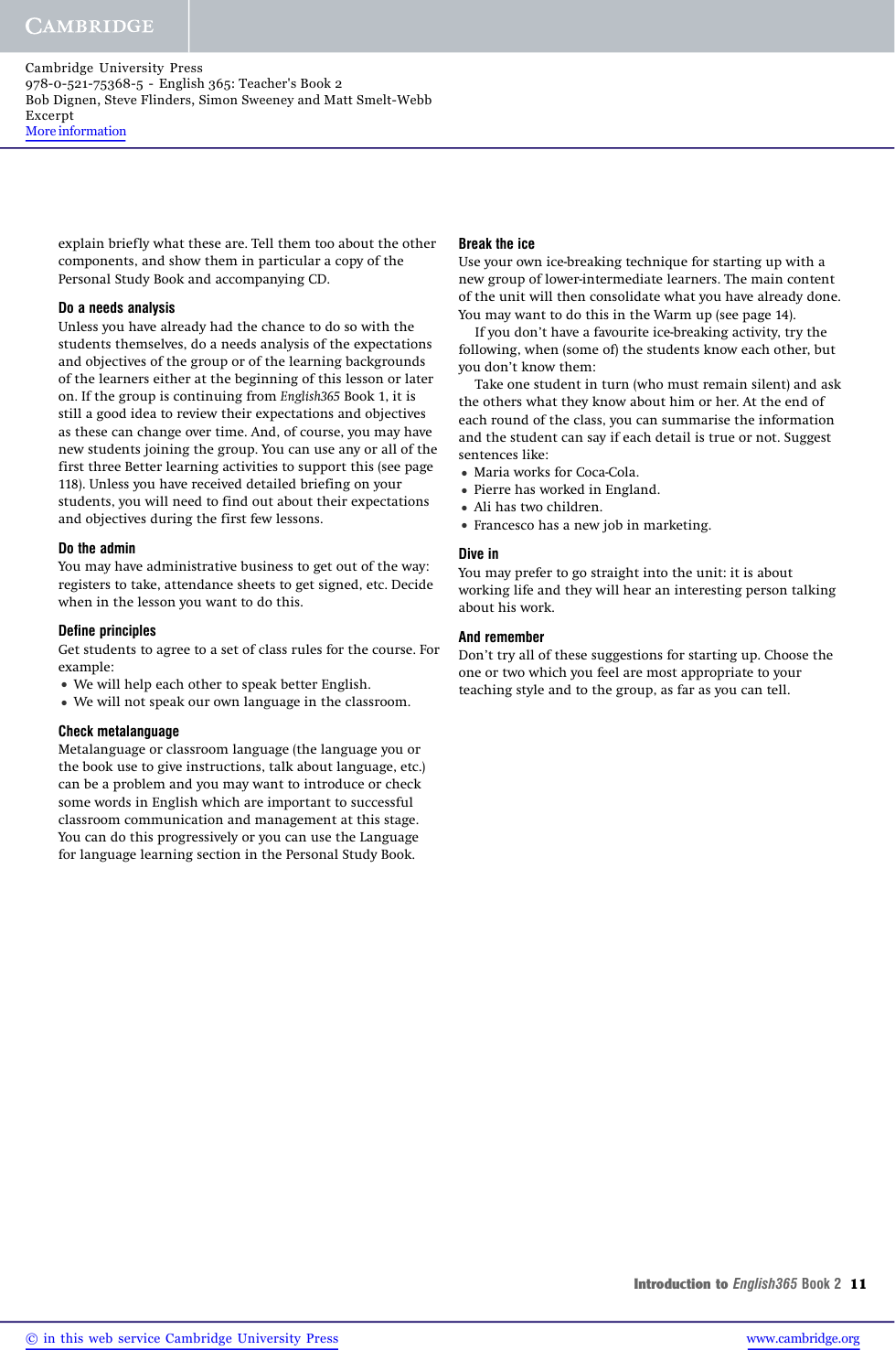# **2** Introduction to the Teacher's Book

# Getting ready

# **The language of the Teacher's notes**

The 30 sets of notes in the next section are intended to provide you with ideas and support if you need them. They are not prescriptive. They are designed to enhance, not cramp your own teaching style. The imperative style (as in 'Ask', 'Check', 'Tell', etc.) is therefore only to keep the notes short and simple, not to tell you how best to do something. The less imperative style 'You could also . . .', 'You may like to . . .' signals additional ideas not directly found in the Student's Book.

### **Talking to students**

While most students at this level will be able to understand you, there may be some variation in their profiles. Some students may not have studied English for some time; some may have continued on from another course. It is worth repeating that when we speak to our students, we should remember to:

- speak slowly and clearly
- use vocabulary and structures (most of which) they can understand
- as far as possible, use intonation and pronunciation patterns which replicate speech at normal speed. So, for example, try to keep unstressed words and syllables unstressed even when you are speaking more slowly than usual.

It's your responsibility to make sure students understand what you say. You can help them maximise the usefulness of what language they already possess.

#### **From passive to active**

Teachers disagree about whether students should be thrown in at the deep end at the beginning of a lesson or a course by being asked to produce language straightaway, or whether they should be allowed time to get used to the language and build confidence before having big demands made on them. Both schools of thought are right – about different students. The design of these units tries to take both possibilities into account. More confident students are given opportunities to talk from the Warm up right at the start. On the other hand, more hesitant students can focus on the objectives at this stage without having to say very much. Some students may have a relatively good knowledge of English and it is important to stress that though some of the vocabulary and grammar work, especially, might have been covered before, you want to activate that language and get them to use it accurately.

#### **Classroom language**

Most students will understand the metalanguage in the book and the instructions you give them, but it is worth checking the main terms quickly. A list of words to check

**12 Introduction to the Teacher's Book**

appears in the early units of the Teacher's notes, but this dwindles away to zero as you progress through the book and repeatedly use the same terms. A complete list of all the terms also appears in the Personal Study Book. Some students may know most if not all of these words but it is important to be sensitive to the possibility that some will not.

#### **Classroom resources**

The range of resources and equipment available to teachers ranges from the rudimentary, or worse, to the very sophisticated. If equipment is not so good, remember that in any case your best resources are your students and yourself.

#### **Dictionaries**

Students are recommended to buy a good learner's dictionary. For Book 1 we recommend the *Cambridge Essential English Dictionary* and for Books 2 and 3 the *Cambridge Learner's Dictionary*. See also www.dictionary.cambridge.org for online dictionaries. Dictionaries are not essential in the classroom but they are helpful, and students will benefit from access to them both for classroom work and for self-study. If students don't have their own dictionaries, it helps to have one or two available for them in class. At this level, students should be using an English–English dictionary rather than relying on a bilingual one.

#### **The whiteboard**

The Teacher's notes often recommend you to use the whiteboard to build up sets of vocabulary and collocations during a lesson both to develop students' vocabulary and also because it's good for students' morale when they can see how many words they can recognise and use.

#### **The electronic whiteboard**

One of the supreme advantages of these is that you can transfer what you have written on the board directly into a digital file on a computer instead of copying down everything you wrote up at the end of a lesson.

#### **The overhead projector**

OHPs are especially useful for pairs or small groups reporting back work in writing after an activity. They can write directly onto a transparency and then show other students the results. If you write your feedback – for example for a pairwork activity – on a transparency, you can also project it straightaway to the whole group.

#### **Computers**

Computers are especially useful for writing in the classroom. Whether you have time to provide individual correction for all your students' work outside class time is another issue!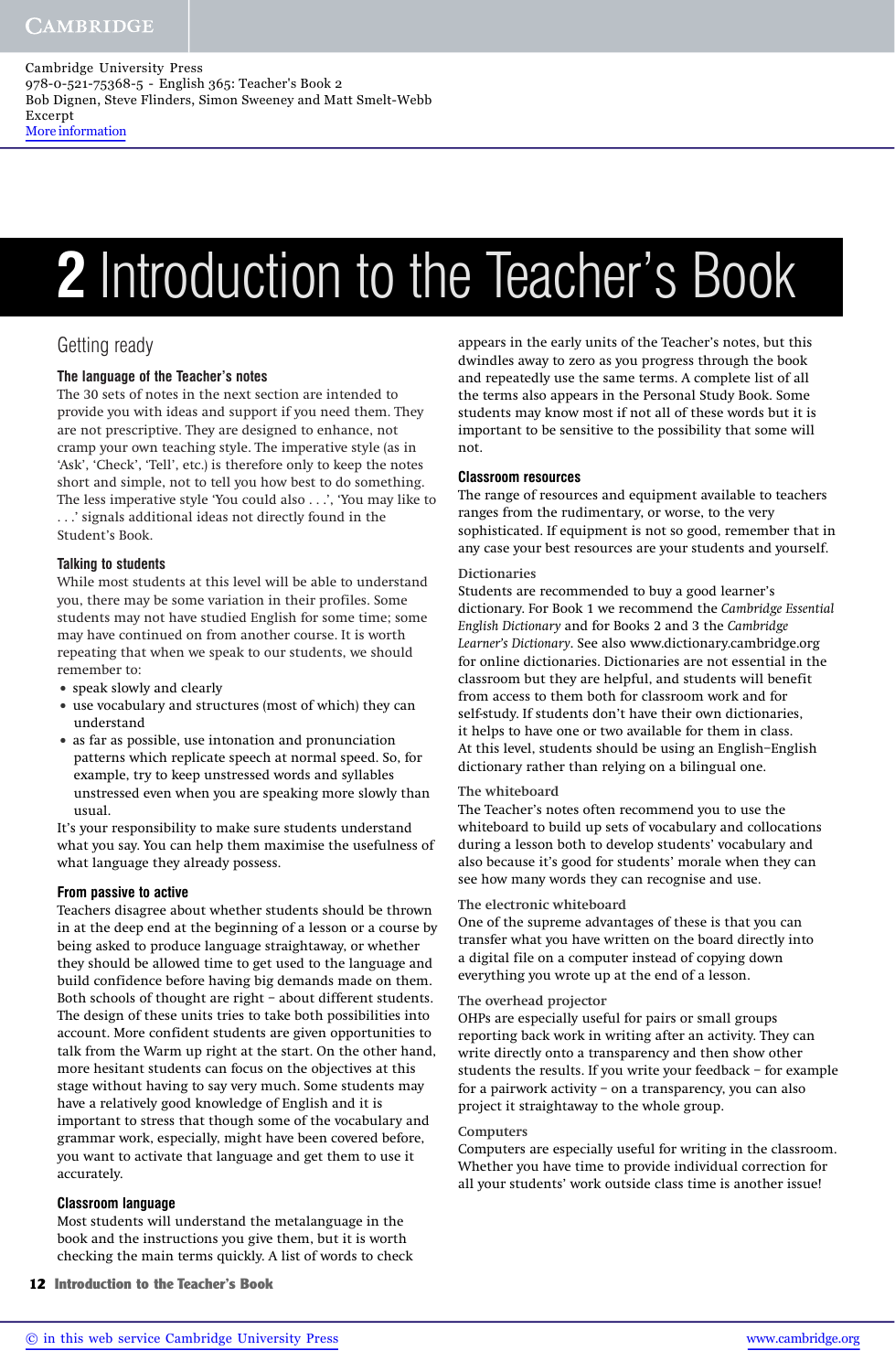#### **Doing written exercises and checking answers**

Written exercises can be approached in a number of different ways and you should try to vary what you ask students to do. Be attentive to their mood and level of concentration. They may welcome the opportunity to do two or three exercises alone in order to assimilate input thus far in the lesson and take a rest from the requirements of active language manipulation and production. In this case, give them time to do one or more exercises on their own (although don't always wait for the last student to finish before moving on). Then check the answers by going round the class. However, you don't always have to say immediately whether the answer given is correct or not. Write a suggestion up on the board and ask the others to reach agreement on whether it is right or not; or ask students to lead this part of the lesson; or ask students to work in pairs. In other words, exercises and checking can be carried out more or less passively or quite actively, depending on your and their mood and needs.

#### **Pair and groupwork**

#### **Introduction**

Pairwork is an opportunity not just for practice but also for students to develop support for each other and, potentially, for them to learn from each other in terms of language competence and learning style. Ensure that students work with different partners from lesson to lesson and within lessons.

#### **Timing**

Timing is important in pair and groupwork activities, especially more open ones as in 'It's time to talk' sections. Decide how much time you want to spend on the activity. In many cases, ten minutes is plenty. If you remember that feedback will also take at least five minutes and students performing for their colleagues another five, you can see that without careful time management, too much of the lesson will be taken up in this way.

#### **Procedure**

A basic procedure for pairwork is as follows.

- 1 Present the activity and read through the relevant input to check understanding. Pre-teach difficult vocabulary and provide any grammatical or other models which you would like students to use.
- 2 Choose pairs. If you have an odd number, work with the odd person yourself, or make a group of three.
- 3 If there is a preparation phase before the activity, decide whether to put some or all of the Student As and Bs together in separate groups or whether preparation should be done alone; or ask students to decide.
- 4 During the activity itself, walk round and monitor the activity. Make notes of good and not so good language. You can write good language on the board even while the activity is still going on. You may also like to make notes directly onto a transparency to save time later.
- 5 You may wish students to reverse roles later. Watch the time so that both get an equal chance in both roles.
- 6 After the activity itself, students usually report back. The form of this will depend on the nature of the activity.

You may want to summarise the findings on a problem or question for the class as a whole (or ask students to do so) – this is sometimes referred to in the Teacher's notes as doing a survey. For example, how many of them live in the town and how many in the country, how many travel by bus to work, how many by train, and by car, etc. If students were set to solve a problem, find out which solution was preferred and why. This may lead to more general discussion, so be conscious of the time available.

- You may often invite selected pairs to perform the same activity in front of the others; or you may invite a new pair to do so. Encourage others to provide constructive criticism of these performances.
- 8 As the first stage in the debriefing, ask students what language or communication difficulties they had.
- 9 You will then provide feedback on the activity as a whole (see the section on feedback on page 14). Be conscious of the balance between feedback on the language and communication aspects of the activity.
- 10 Summarise the main points you want students to take away with them. Encourage them to write them down or make some other effort to retain them.
- 11 Ask students to assess the usefulness of the activity in other words, for their feedback.

#### **Serial pairwork**

The non-alcoholic cocktail party is a variation on basic pairwork except that students talk to two or three others in turn during the activity. You should certainly encourage students to get up and walk around for this: getting students up and about now and again is good for their energy levels and good for kinaesthetic learners – ones who like moving about, touching and handling things, and physical activity. They will need to have pen and paper – usually a photocopy of the activity – to note down the answers to their questions. Timing is again important here because you may need to tell them when partners should swap from asking to answering questions, and when students should swap partners each time. So keep a check on your watch, and be strict.

#### **Telephone pairwork**

For pairwork on the telephone, you can suggest that students sit back-to-back, if you don't have telephone equipment for them. Some students may be surprised at this and perhaps resistant to the idea of sitting back-to-back, so it is a good idea to explain the rationale, which is that on the telephone the speakers do not get non-verbal help and need to rely only on their listening skills, and so it is more realistic if they don't look at each other.

#### **Groupwork**

The Student's Book and Teacher's notes generally refer to pairwork, but you can vary things by putting students into groups of three or four. You can also put students into pairs and nominate one or two others as observers. One can provide feedback to the group, the other can provide language feedback to the pair after they have finished. Before the lesson, think about how you are going to divide the class up into groups. It is probably better for you to organise this as it will save time.

#### **Introduction to the Teacher's Book 13**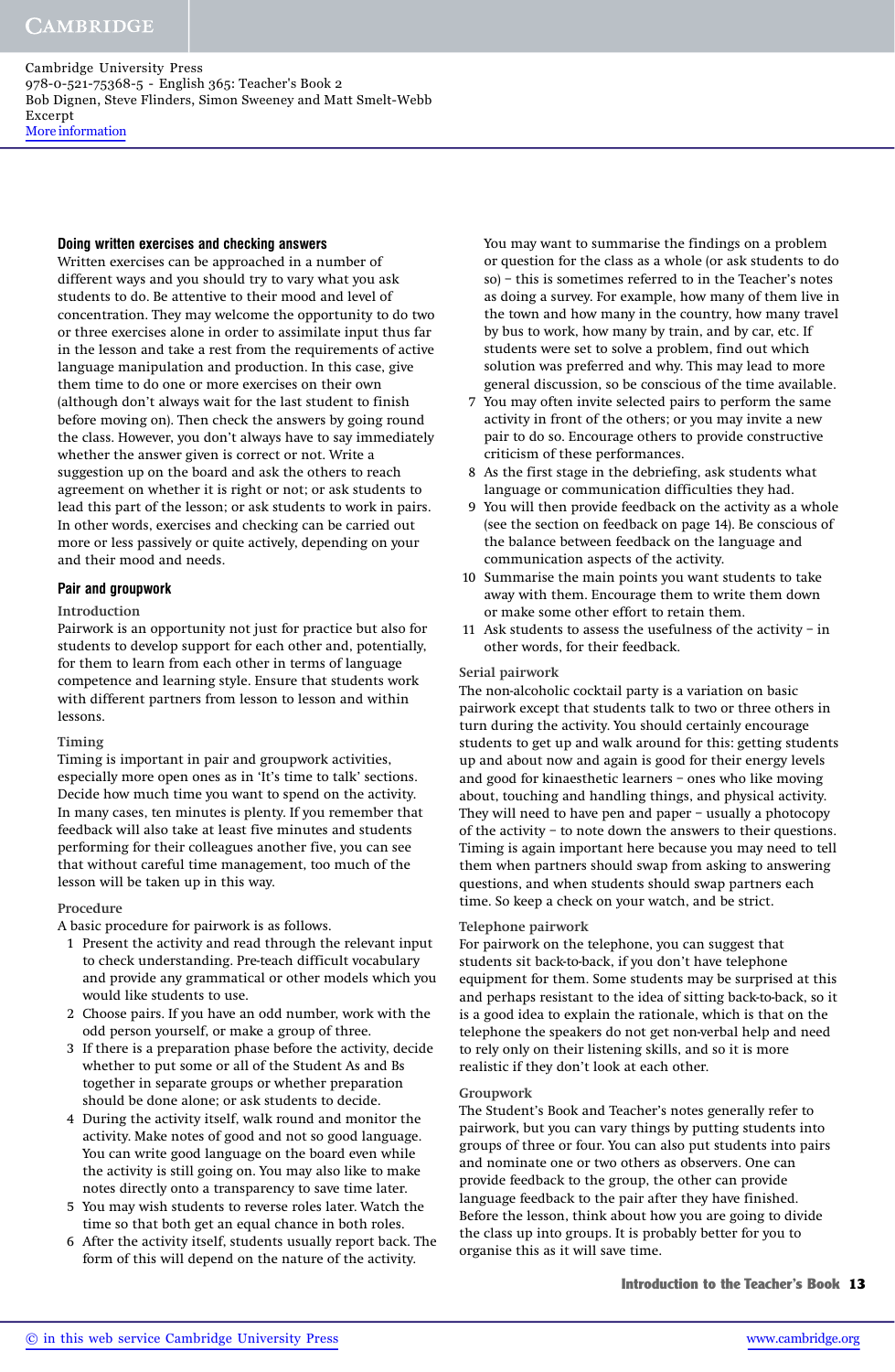**File cards**

If a lesson involves using the file cards at the back of the Student's Book, you should read the roles in advance so that you have a clear idea of what students will be required to do. They will often need time to prepare questions for their partner. Either there is specific guidance on what questions to ask or they can prepare questions on the basis of the information on their own file cards. Once again, you could decide to put all the As together in one group and all the Bs in another at this stage.

#### **Feedback and correction**

In addition to all of the above:

- Be selective. Identify the main points you want to make.
- Be positive. Give feedback on good language as well as the not so good.
- Be constructive. Praise students for their efforts before suggesting ways of doing it better.
- Get them to be constructive with each other. This is part of building a team which will help all its members to achieve more. Create an environment of mutual support.

#### **Self-study, consolidating learning and making progress**

Students are more likely to make progress if you build lots of recycling into the course and encourage them to work on their English outside the classroom. There are a variety of suggestions about how to achieve this in this book. In sum, we recommend you to:

- 1 revise the previous lesson of the same type at the start of every class
- 2 clearly state lesson objectives and remind students of these at the end of every lesson
- 3 make regular use of the Extra classroom activities (see pages 79 and 85) and Better learning activities (see pages 115 and 118).

We recommend you encourage students to:

- 1 reread the unit in the Student's Book which they have just done with you
- 2 do self-study exercises for the equivalent unit in the Personal Study Book and, where applicable, to use the Personal Study Audio CD
- 3 do follow-up activities suggested in the Teacher's notes for each unit
- 4 start and maintain vocabulary notebooks
- 5 keep learner diaries (in English or in their own language).

#### **Teacher's diary**

The Teacher's diary at the back of this book aims to help you in your own professional development. We suggest that you make multiple photocopies of it and put the copies in a separate file. The page is self-explanatory. It is designed – realistically we hope for busy teachers – for you to spend three minutes completing one sheet for every lesson. By getting into the habit of doing this and reflecting on what you do, we hope it will encourage you to experiment, develop and communicate with other teachers about the issues which interest and involve you.

#### **Creating a dynamic group**

Last, but perhaps most importantly, aim to help create a lively, energised group of learners, a group which is ready to:

- take risks with language
- ask questions when someone doesn't understand
- get up and walk round to refocus when concentration dips
- offer support and positive criticism to all its members
- openly discuss language without fear of losing face
- take the initiative to lead the class.

# Common elements

This section offers guidance on how to handle the lesson stages which are common to every unit.

#### **Why are we doing this?**

Always make clear what the objectives of each lesson are. At the start of every lesson:

- explain which type of unit you are working on today
- then tell students the objectives of this lesson (see On the agenda)
- identify the main points and write up key words on the board or OHP (see Teacher's notes for each unit)
- leave them there through the lesson so that students have a clear idea of the basic structure of the lesson and also of where they are at any particular stage. Thinking about what you are doing and where you are going helps consolidate learning.

#### **Warm up**

As the name suggests, this is intended as a quick way into the unit, to help you and the students focus on the main objectives and to get them used to speaking the language. No matter what their level, students need time to warm up and an introduction to the content of the lesson. The Warm up is intended to be a short activity involving looking at the picture of the unit personality, answering or briefly discussing one or two questions, doing a simple matching exercise, etc. Do not let the Warm up go on for too long. There will be opportunities to discuss related questions in a more open-ended way later in the lesson.

#### **It's time to talk**

This is the open practice section of each unit, designed to consolidate the learning which you are aiming for learners to achieve within a relevant and useful context: a transfer from closed to open and from a generic to a more specific contextualisation, although this varies from unit to unit. See also notes on pair and groupwork above.

#### **Remember**

Check this section quickly with the whole class. Then ask: 'What did we do today?' If necessary, remind students of the objectives of this lesson (by referring to your key lesson structure words on the board or On the agenda).

#### **Follow up**

For you: use the Extra (photocopiable) classroom activity in this book which corresponds to the unit you are teaching. For students: encourage students to consolidate their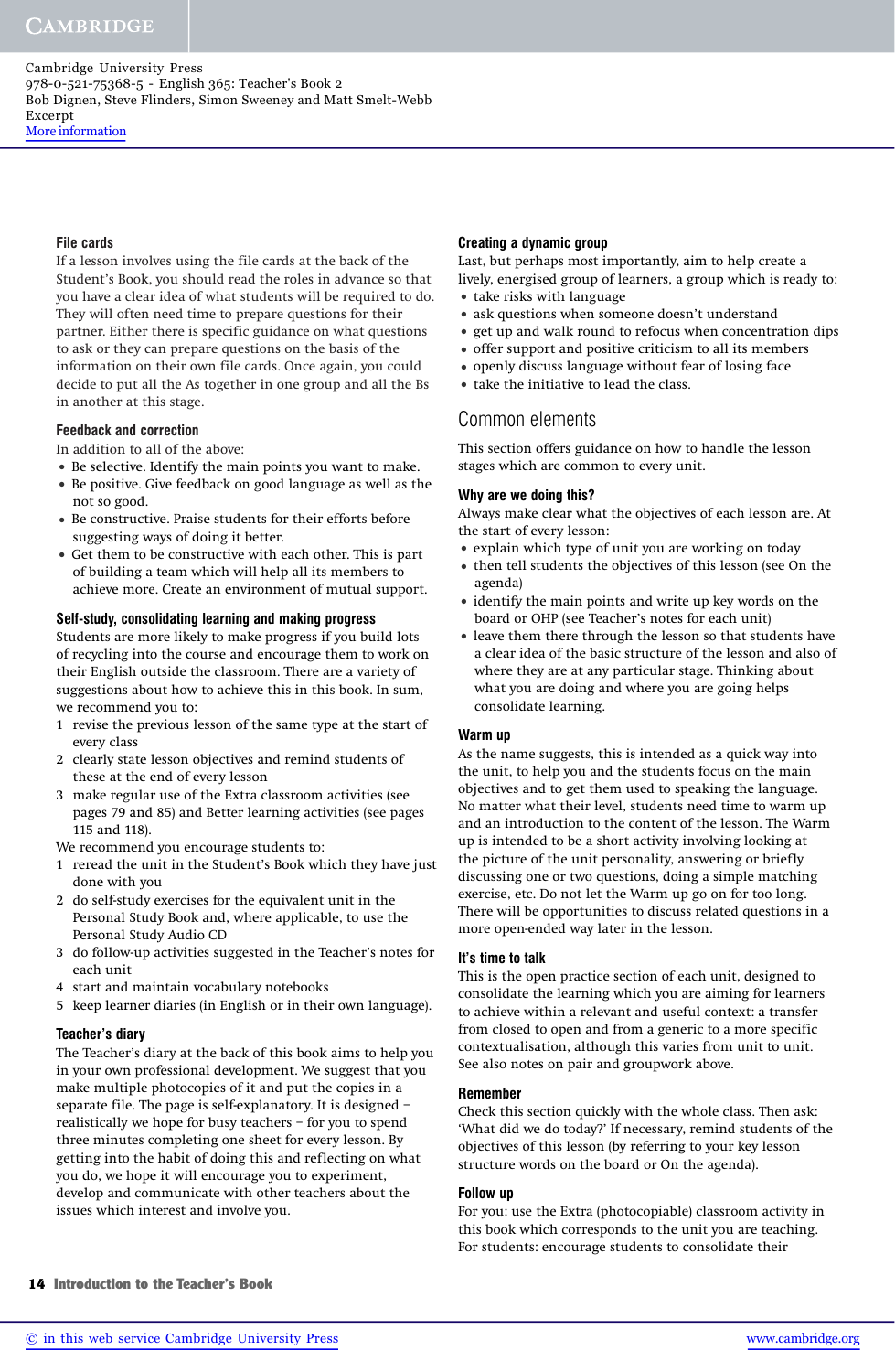learning by doing regular homework and self-study between lessons. This will make all the difference to the amount of progress many of them make. Standard ways to do this are:

- 1 to reread the unit in the Student's Book
- 2 to read the corresponding unit in the Personal Study Book and do the exercises.

See the Teacher's notes for each unit for other suggestions.

#### **Background briefings**

In the Teacher's Book, some units have extra information about the company or event covered (e.g. Syngenta in Unit 1 and the Edinburgh Festival in Unit 3). These are intended as a brief introduction for teachers who are perhaps unfamiliar with the subjects. If you or your students want more information, you can go to their websites via the *English365* website: www.cambridge.org/elt/english365.

#### **Timing**

The timings suggested in the following sections are based on a 90-minute lesson. They are intended to provide broad guidance only. Your timings will obviously depend enormously on the specific lesson, the kind of class you have and the kind of teacher you are. Give students time limits. They usually respond well to this and it can help to create a lively and pacy class. Be flexible. Don't allow too much planning to get between you and the students. Over-rigidity can stop you listening to your students and can destroy real communication.

# Teaching type 1 units

#### **Unit structure and timing**

The structure of type 1 units, together with suggested approximate timings, is: What did we do last time? 5 minutes On the agenda: Why are we doing this? 5 minutes Warm up 5 minutes Listen to this 10 minutes What do you think? 5 minutes Check your grammar 10 minutes Do it yourself 10 minutes Sounds good 15 minutes It's time to talk 20 minutes

Remember  $\rightarrow$  What did we do today? 5 minutes  $\rightarrow$  Follow up

## **Listen to this**

## **Logistics**

Always make sure that you are ready to switch on your cassette or CD in the right place before the lesson starts.

# **Introducing listening**

Introduce each track by saying in broad terms what students are going to hear and why. Make sure students have read the rubrics and that they understand what they have to do. As an alternative to students reading the rubrics, you could explain the activity yourself to provide variety.

## **Listening for gist**

The instruction in the Teacher's notes is always simply to 'Play track 1.1'. It is for you to decide whether to play the track or part of the track more than once or not. However, playing any track more than three or four times altogether is likely to lead to boredom, so avoid any temptation to do so. Tell students that very often it's best to listen for the main message and not to worry about not understanding every word. In real life, there are rarely more than one or two chances.

#### **Listening tasks**

Specific suggestions are made in the Student's Book or the Teacher's notes for individual units, but you can also ask them:

- if they can predict part of a track from what they know about it before they listen
- if they can reproduce parts of a track after they have listened to it
- to listen for examples of particular words or types of word or grammar examples.

#### **Tapescripts**

You can encourage students to make use of the tapescripts at the back of the Student's Book for reading at the same time as they listen; and for doing grammar and vocabulary searches of texts they have already heard.

#### **Check your grammar**

#### **The syllabus**

- The grammar points taught in the type 1 units have been identified as being those of most use to working people. The grammar syllabus is selective rather than comprehensive in order to achieve a good balance between this and the other components of the syllabus – work-related and general vocabulary, communication skills, and so on.
- For information about particular grammar points and how to handle them in class, we strongly recommend *Grammar for English Language Teachers* by Martin Parrott (Cambridge University Press 2000).

#### **Activating passive knowledge**

For any given grammar point, you can ask students some basic questions to check the extent of their knowledge. They may have notions of the point in question and the listening will have jogged their memory. Otherwise, you can vary your approach from lesson to lesson. For example:

- first present the information given in a grammar section, then practise the points by filling the gaps; or
- ask students to elicit rules from the listening extract they have heard or from the tapescript of the listening, and then do the gap-filling exercise; or
- ask students to do the gap-filling exercise and then to formulate rules alone or in pairs or as a whole class.

#### **Grammar reference**

Always refer them to the Grammar reference section. Make sure students know where it is, and, if appropriate, go through it with them.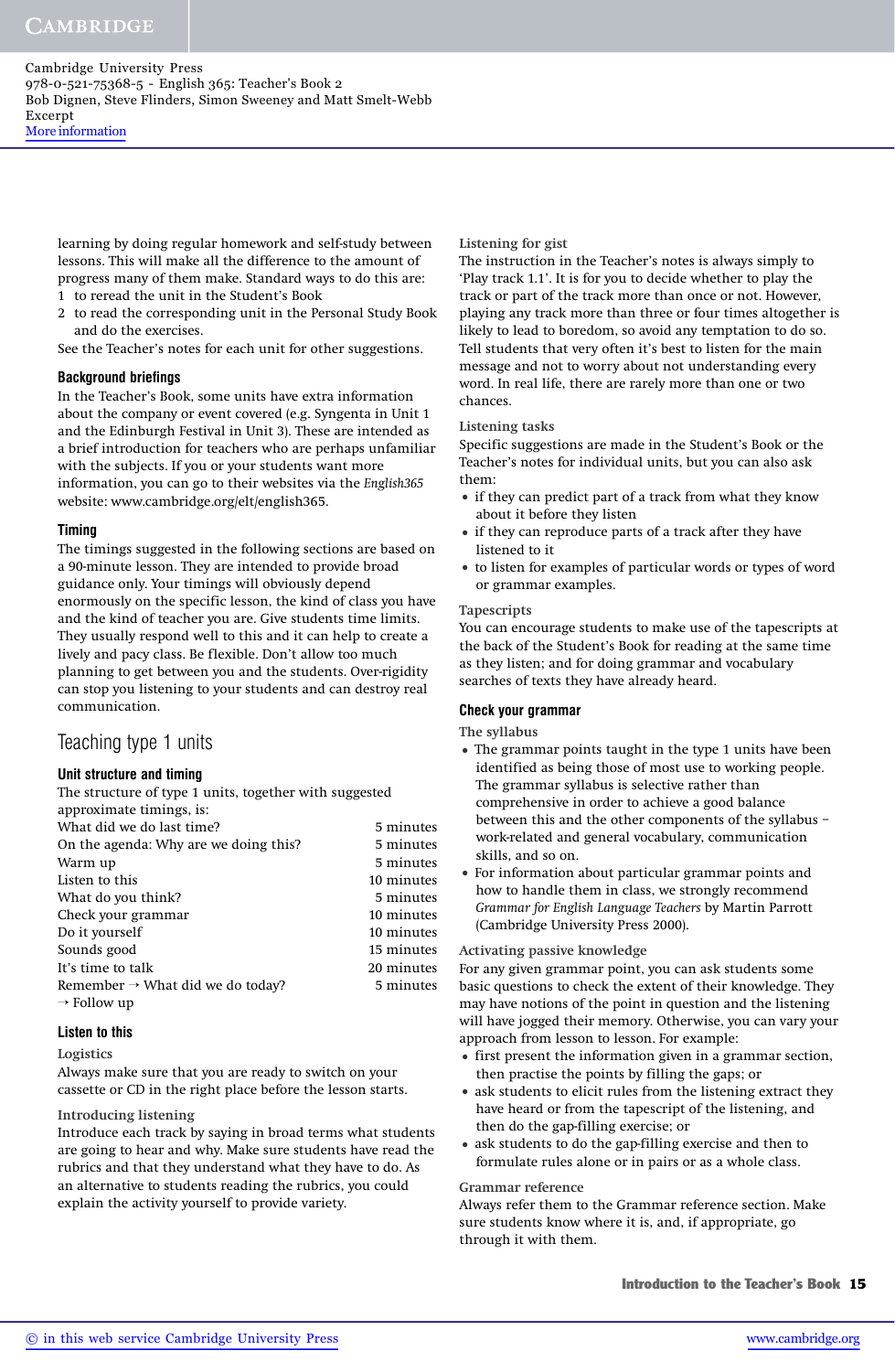#### **Sounds good**

Tell students each time that this is the pronunciation part of the lesson. Pronunciation is important but it can also be fun and can appeal to a different kind of learner, some of whom may be less confident about other areas of language. Find out which students have a good ear and the ones who are good mimics, and exploit their talents in presentation and feedback.

# Teaching type 2 units

#### **Unit structure and timing**

The structure of type 2 units, together with suggested approximate timings, is:

| approximate millings, is.                    |            |
|----------------------------------------------|------------|
| What did we do last time?                    | 5 minutes  |
| On the agenda: Why are we doing this?        | 5 minutes  |
| Warm up                                      | 5 minutes  |
| Read on                                      | 15 minutes |
| What do you think?                           | 5 minutes  |
| The words you need                           | 10 minutes |
| It's time to talk                            | 15 minutes |
| Communicating at work                        | 25 minutes |
| Remember $\rightarrow$ What did we do today? | 5 minutes  |
| $\rightarrow$ Follow up                      |            |
|                                              |            |

#### **Read on**

The Read on sections of these units are designed to develop students' ability to skim, scan and read for gist. Tasks vary from unit to unit, for example sometimes the reading asks students to match headings with paragraphs, which involves reading for gist, and then to answer some comprehension questions.

#### **Procedure**

A standard procedure for this section is as follows. There are further suggestions in each set of Teacher's notes.

- 1
- 1 Read the rubric and the questions.
- 2 Ask the students to skim the paragraphs before they answer the questions. Give them 20 or 30 seconds (more in the early units and less in the later ones).
- 3 When they have finished, check their answers and ask them how they proceeded: which key words did they spot in the text which helped them to do the task?

#### 2

- 1 Read the rubric and the questions.
- 2 Ask them to read the paragraphs in more detail and do the exercise.
- 3 Check their answers.
- 4 Ask them to do a vocabulary search based on the theme of the text or the main vocabulary area of the unit, or to do a grammar-based search, for example to find adjectives or verbs of a certain kind.

**Reading in other contexts in the Student's Book** More generally, the instruction 'Read' in the Teacher's notes for any unit can be handled in various ways:

- students can read silently
- individual students can take turns reading aloud
- **16 Introduction to the Teacher's Book**

• you can read aloud to them

• students can read to each other in pairs.

If there is no specific suggestion, do different things at different times; and ask the students what they want to do.

#### **The words you need**

Suggestions are provided in each set of Teacher's notes.

#### **Communicating at work**

Suggestions are provided in each set of Teacher's notes.

# Teaching type 3 units

#### **Unit structure and timing**

The structure of type 3 units, together with suggested approximate timings, is: What did we do last time? 5 minutes

| On the agenda: Why are we doing this?        | 5 minutes  |
|----------------------------------------------|------------|
| Warm up                                      | 5 minutes  |
| Social English dialogues                     | 15 minutes |
| Have a go                                    | 10 minutes |
| Listen to this                               | 10 minutes |
| What do you think?                           | 5 minutes  |
| The words you need                           | 10 minutes |
| It's time to talk                            | 20 minutes |
| Remember $\rightarrow$ What did we do today? | 5 minutes  |
| $\rightarrow$ Follow up                      |            |

#### **Social English dialogues**

The objective of these dialogues is to equip students with useful survival English with real takeaway value, and, although the format is the same in every type 3 unit, you can handle them in different ways from lesson to lesson.

The standard procedure (also given in the Teacher's notes to Unit 3) is as follows.

- Ask students what they can see in each of the four pictures accompanying the dialogues.
- Ask students to fill the gaps with phrases from the list, working alone or in pairs.
- Play the appropriate track so that students can listen and check their answers.
- Check the answers with the group. Do some vocabulary checking questions, if appropriate.
- Ask students to read the dialogues in pairs, reversing roles if you have time.
- Ask selected pairs to perform for the class and give feedback on their performances.

This formula can of course be varied. For example, you can:

- ask students to listen to the appropriate track as they fill the gaps in the dialogues
- cover the list on the page and fill the gaps as they listen
- cover the list and predict the words which will fit the gaps and then check by looking at the list
- cover the list and predict the words which will fit the gaps and then check by listening to the track.

Use the standard procedure in the first one or two units (Units 3 and 6) and then vary the formula thereafter.